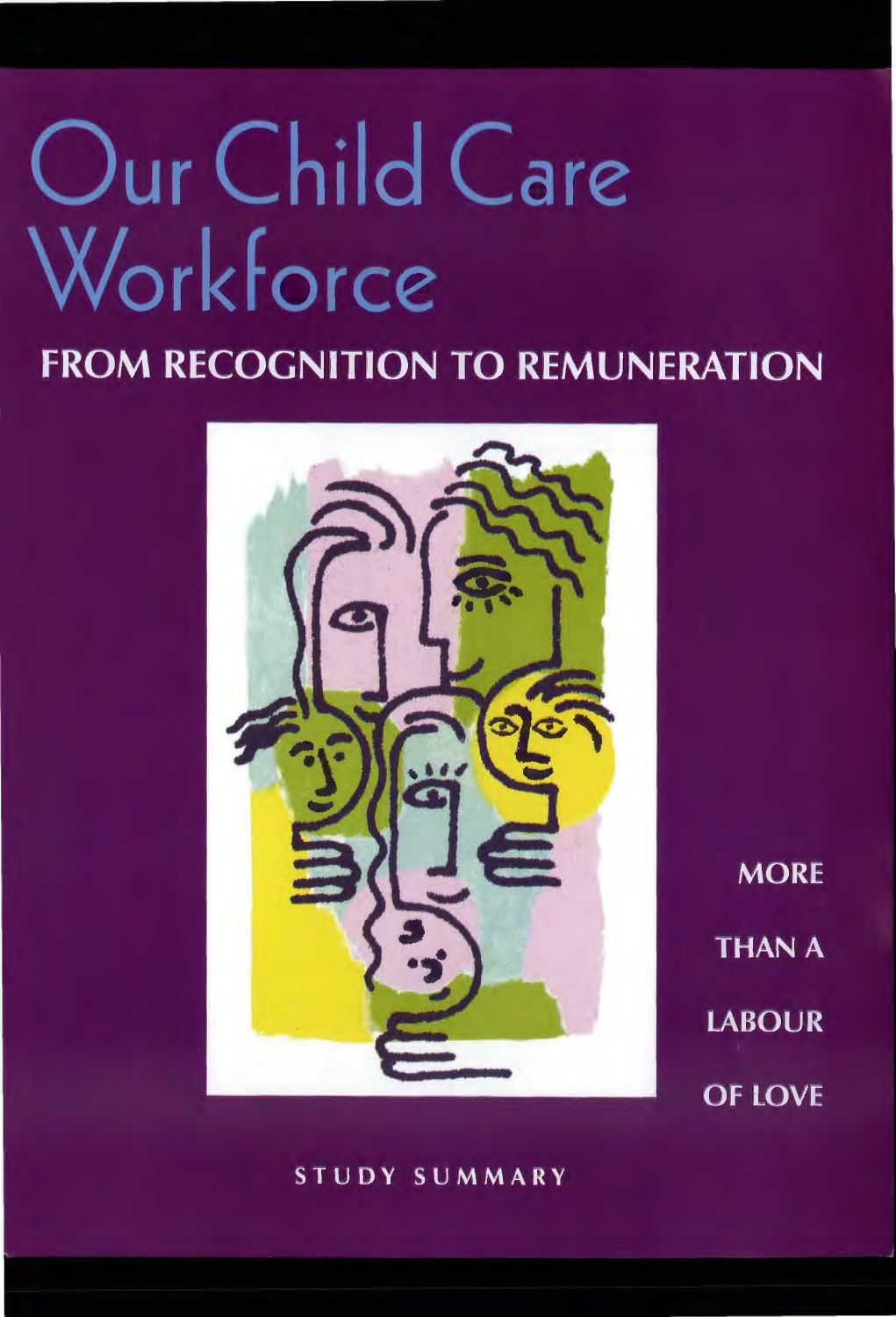

The care and education of young children is one of the largest occupations in Canada. Close to 1.4 million children use some form of paid child care. And more than 300,000 people, overwhelmingly women, care for them daily.

The child care workforce plays a vital role in our children's long-term development, and the social and economic well-being of families and society. Yet, there's little public support or recognition for caregiving as an occupation. Why is this so? And why must it change?

Our Child Care Workforce: From Recognition to Remuneration, is a study that looks at these questions and the challenges facing Canada's caregivers. The study was funded by Human Resources Development Canada and conducted by a team of researchers for a committee of child care sector representatives.

### **A complex sector**

The study notes that child care is a richly diverse but fragmented sector, governed by inconsistent regulations. The sector is chronically underfunded, and is the only social or educational service that relies heavily on user fees. Parents' ability to pay determines to a great extent the type, quantity and quality of services available, and the working environment of caregivers.

Our Child Care Workforce concludes that caregivers are the most important factor in determining the quality of care. Better care means improving caregiver wages and working conditions, increasing training and education, and valuing child care as an important occupation.

## **Who are the caregivers?**

The caregivers examined in the study work in child care centres or nursery schools, or provide care in their own homes or in a child's home.

Caregivers have different levels of training and education. Some are self-employed, while others are employed by parents or organizations that provide child care.

## **Some facts about child care Low wages subsidize child care**

• Caregivers are among the lowest paid workers in Canada. Child care fees for parents are high, and subsidies are inadequate. This leads many parents to choose child care options where caregivers are paid less.

#### **Inconsistent regulations and quality**

• Child care researchers agree that caregivers are the key to quality care. Yet, government regulations and training requirements affecting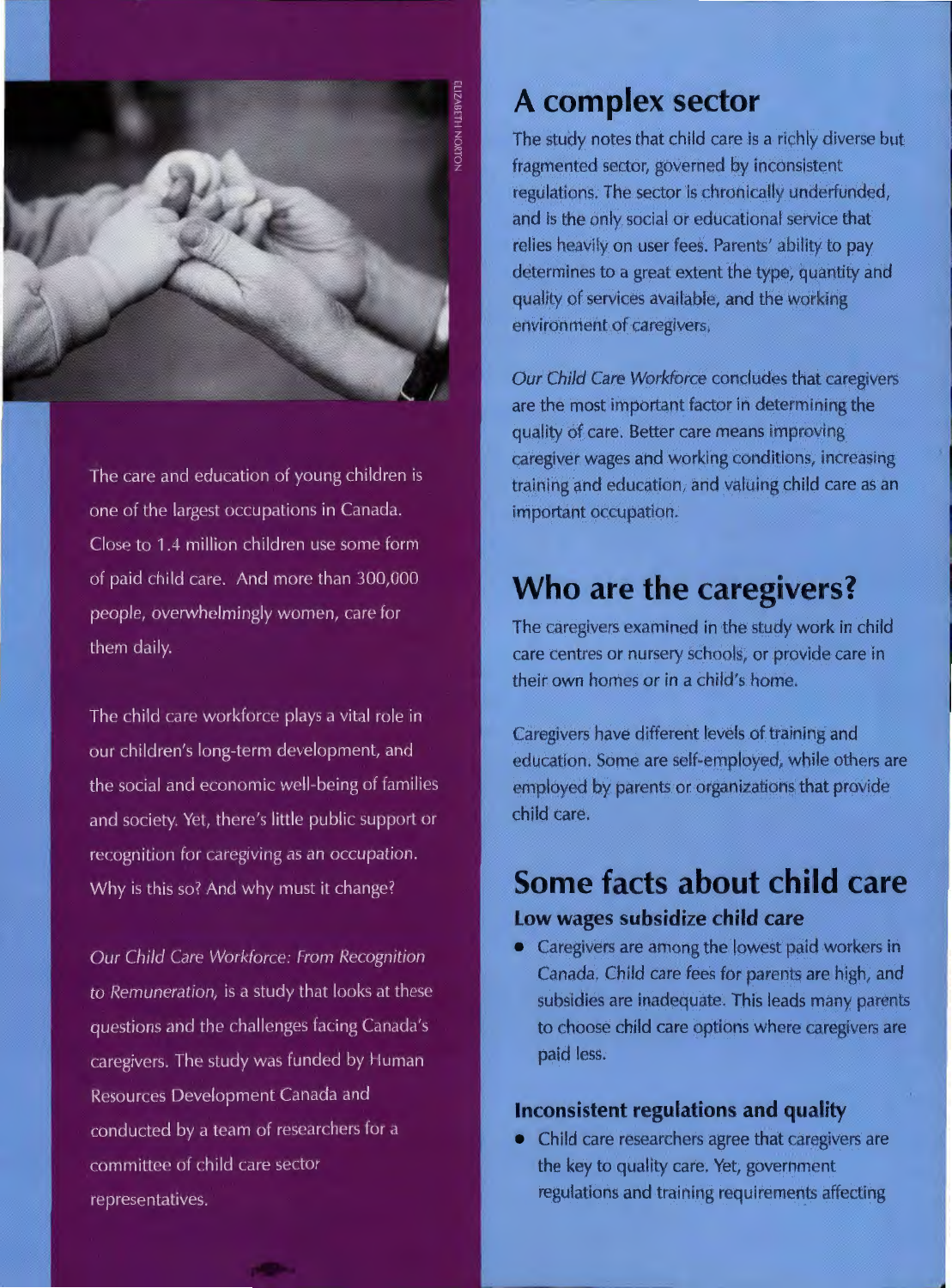caregivers and other aspects of quality vary greatly between the provinces and territories. Fewer than 20% of caregivers work in regulated child care settings.

- None of the provincial/territorial regulations meets all the established criteria for high quality child care.
- Home-based caregivers are particularly isolated with few opportunities for networking and accessing relevant training.

#### **Child care options few**

- There aren't nearly enough regulated child care spaces for infants and school-age children, and less regulated care is available to rural families than to urban families.
- Child care services are lacking for children with special needs, Aboriginal children and ethnocultural groups, and few services are available to meet increasing demands for more flexible, part-time care.

#### **Caregiving not recognized**

- Long hours, higher than average workplace health risks, inadequate retirement and other benefits, and the exclusion of many caregivers from employment standards legislation indicate the low value placed on caregiving as an occupation.
- Opportunities for career advancement and mobility are few, even though more caregivers will be required to meet the increasing needs for culturally sensitive child care practices, part-time and flexible care, and government initiatives in early childhood education and related services.

## **What should be done?**

Our Child Care Workforce offers advice for govern ments, as well as for child care organizations, postsecondary institutions, caregiver employers and individual members of the child care workforce. It asks for a commitment to quality child care and to the caregivers who are critical to its provision.



- Make child care affordable, accessible and high quality by:
	- **1** ensuring that parents have a range of quality child care options at affordable costs;
	- **1111>** improving the pay, benefits and working conditions of caregivers; and
	- **1111>** supporting training and education for caregivers.
- Meet the needs of today's families by developing child care models that respond to changing labour market patterns.
- Provide financial assistance to child care organizations to support the work and growth of caregivers as part of an early child development workforce.
- Make training and education for all caregivers a priority and more accessible, and provide more training and education in areas such as care for children with special needs and from diverse ethnocultural communities.
- Increase opportunities for career mobility among child care and related settings, and improve the transferability of educational credits.